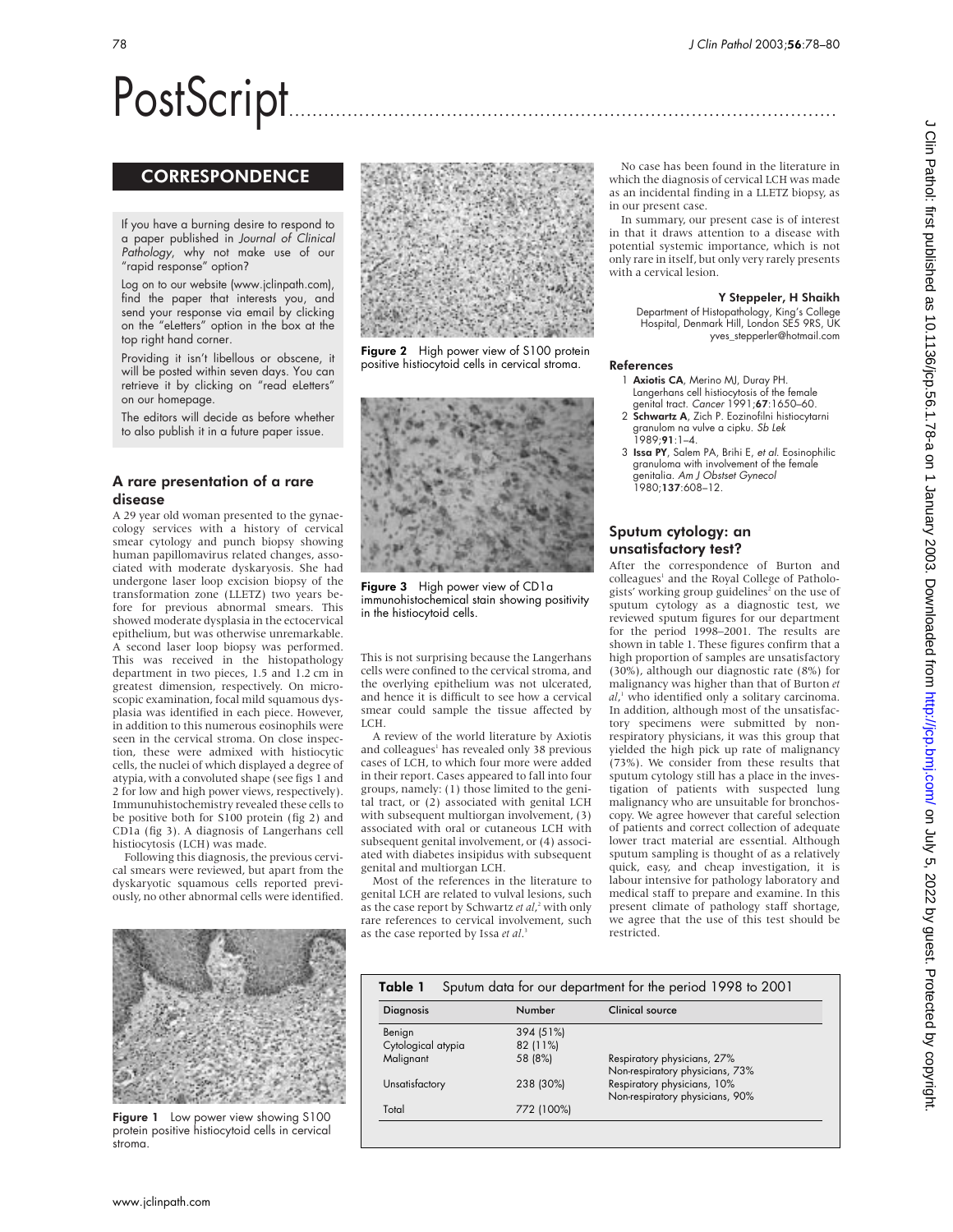## S S Ghataura, J A Young

Department of Pathology, Medical School, University Hospital, Birmingham, B15 2TT, UK; sukghataura@hotmail.com

#### References

- 1 **Burton JL**, Lee JA, Goepel JR. Successful demand management in histopathology: a model using sputum cytology. J Clin Pathol 2001;54:896.
- 2 The Royal College of Pathologists. Working group on histopathology of limited or no clinical value, January 2002. London: Royal College of Pathologists, 2002.

# Glottis oedema and interstitial pulmonary disease as a result of extramedullary haemopoiesis in polycythaemia vera rubra causing asphyctic death

Polycythaemia vera rubra (PV) is a clonal disorder of the pluripotent haemopoietic progenitor cell, with overproduction of phenotypically normal erythrocytes, granulocytes, and platelets in the absence of recognisable stimuli.<sup>1</sup> PV usually becomes clinically apparent as a result of splenomegaly, hyperuricaemia, or aquagenic pruritus, in addition to the most important complications and leading causes of death—symptoms related to the raised blood cell mass and increased blood viscosity, such as hypertension, erythromelalgia, vertigo, visual disturbances, myocardial, mesenteric and cerebral infarctions, hepatic vein thrombosis, pulmonary thromboembolism, and heart failure.<sup>12</sup> Ten per cent of patients with PV die of an acute leukaemic transformation and about 2% develop severe myelofibrosis, with extramedullary haemopoiesis in the liver and spleen.<sup>2</sup> An aggressive systemic spread is a rare complication of PV. Asphyxia caused by infiltration of the respiratory organs by PV has not been reported, although both extramedullary haemopoiesis in the subglottis and in the pulmonary interstitium have been observed.<sup>3</sup>

We report a 58 years old male patient suffering from PV and supportively treated by phlebotomies. His disease was stable and he had moderate splenomegaly, hyperuricaemia, and polycythaemia, with greatly decreased concentrations of erythropoietin. Trephine bone marrow biopsies showed erythroid hyperplasia, clustered polymorphous megakaryocytes, depleted iron stores, and minimal argyrophilic myelofibrosis.<sup>5</sup> After an indolent disease course for 12 years, unexpectedly the patient became dyspnoic, with head and neck oedema and threatening asphyxia, without preceding medical manipulations or medication. Despite intubation, aggressive diuresis,



Figure 1 Extramedullary haemopoietic infiltration of the laryngeal submucosa consisting of megakaryocytes, myelopoietic cells, and erythropoietic cells. Original magnification, ×400.

and the application of corticosteroids he died of a treatment resistant asphyxia with respiratory acidosis. Laboratory examination revealed polyglobulia with 0.5% blasts in addition to 4% myeloid precursor cells at that time. Nasopharyngeal, laryngeal, and oral mucosae appeared to be extensively swollen at necropsy. Both subendocardial petechiae in the left outflow tract and cerebral oedema were observed. The spleen was moderately enlarged (16 cm).Microscopic examination of the laryngeal, pharyngeal, and oral mucosae revealed dense predominantly perivascular, factor VIII, glycophorin C, and myeloperoxidase positive haemopoietic cell infiltrates—extramedullary haemopoiesis (fig 1). Haemopoietic cells also infiltrated the neck lymph nodes, the spleen, and the liver, in addition to the pulmonary interstitium, even the alveolar septa. Postmortem bone marrow examination revealed a 95% cellularity with moderate fibrosis and 1% CD34 positive blasts. Asphyxia caused by treatment resistant respiratory insufficiency on the background of laryngeal and interstitial pulmonary infiltration by PV was determined as the cause of death. Both factors impaired external and internal respiration, perturbing ventilation and gas diffusion.<sup>6</sup> Concerning adequate treatment in such circumstances, a good response to local radiotherapy has been described in one less dramatic case.<sup>3</sup>

Clinicians should be aware that PV can progress to an uncontrollable generalised disease and infiltrate the respiratory organs.

## A Tzankov, J Krugmann, G Mikuz

Institute of Pathology, University of Innsbruck, Müllerstr. 44, 6020 Innsbruck, Austria; alexandar.tzankov@uibk.ac.at

#### References

- 1 Green AR. Pathogenesis of polycythaemia vera. *Lancet* 1996;**347**:844–5
- 2 Gruppo Italiano studio policitemia. Polycythemia vera: the natural history of 1213 patients followed for 20 years. Ann Intern Med 1995;123:656–64.
- 3 Barnes EA, Seikaly H, Puttagunta L, et al. Subglottic stenosis secondary to extramedullary hematopoiesis in a patient with postpolycythemia myeloid metaplasia. Head Neck 2000;22:435–8.
- 4 Coates GG, Eisenberg B, Dail DH. Tc-99m sulfur colloid demonstration of diffuse pulmonary interstitial extramedullary hematopoiesis in a patient with myelofibrosis. A case report and review of the literature. Clin Nucl Med 1994;19:1079–84.
- 5 Ellis JT, Peterson P, Geller SA, et al. Studies of the bone marrow in polycythemia vera and the evaluation of myelofibrosis and second hematologic malignancies. Semin Hematol 1986;23:144–55.
- 6 Phillipson EA. Hypoventilation syndromes. In: Murray JF, Nadel JA, eds. Textbook of respiratory medicine, 2nd ed. Philadelphia: Saunders, 1994:2291–300.

# CD10 is useful in demonstrating endometrial stroma at ectopic sites and in confirming a diagnosis of endometriosis

We read with interest the article by Sumathi and McCluggage entitled "CD10 is useful in demonstrating endometrial stroma at ectopic sites and in confirming a diagnosis of endometriosis" in a recent issue of this journal.<sup>1</sup> Coincidentallay, we did the same kind of study regarding CD10 for our intradepartmental research work. Regarding cases of endometriosis of the ovary, we also included cases that were "suggestive of endometriosis", which is described in *Ackerman's surgical pathology*. <sup>2</sup> It reads: "Not frequently, the repeated hemorrhages have totally destroyed the endometrial tissue, the cyst being lined by several layers of hemosiderin-laden macrophages. Under these circumstances, the most the pathologist can do is to report the case as a hemorrhagic cyst and comment that the changes are 'consistent' with those of endometriosis." The term "presumptive endometriosis" is also used in *Blaustein's pathology of female genital tract*. <sup>3</sup> Our cases that were suggestive of endometriosis showed positive cytoplasmic staining of CD10 in their stromal component, and were in agreement with the description in *Ackerman's surgical pathology*. Thus, by using CD10 immunostaining, we can make a definite diagnosis of ovarian endometrial cyst even if there is no obvious component of endometrial epithelium. We also had an interesting case of diaphragmatic endometriosis in a patient with catamenial pneumothorax,<sup>4</sup> in addition to a very rare case of intraluminal endometriosis of the fallopian tube occluding the tubal lumen.<sup>3</sup> In these cases, CD10 was also useful to confirm the diagnosis because glandular components were noted within the muscle of the diaphragm and in the muscle layer of the fallopian tube, mimicking invasive adenocarcinoma with lymphoid stroma. Sumathi and McCluggage described three cases that were negative for CD10 in their study. I wonder if they found cilia in those glands in these cases, and if they changed their diagnosis of endometriosis because of the negativity of CD10. Some cases of endometrial polyp are clinically misdiagnosed as "cervical polyp" and these cases can correctly be diagnosed by using CD10 immunostaining. CD10 was useful in our study for the confirmation of such cases. In addition, we incidentally found that some endocervical looking glands situated within the lamina propria of the uterine cervix were surrounded by CD10 positive stromal cells, which could be indicative of superficial endometriosis of the uterine cervix. However, the diagnosis can be missed by haematoxylin and eosin staining alone because the stromal component is too sparse or loose for the endometrial stroma.<sup>3</sup> Finally, we would like to add some more information regarding CD10 in the field of gynaecological pathology. It is of note that mesonephric remnants and tumours are positive for CD10.<sup>5 6</sup> Because there have been no good markers to identify mesonephric remnants and mesonephric derived tumours, the use of CD10 can be valuable in such instances.

#### T Onda, S Ban, M Shimizu

Department of Pathology, Saitama Medical School, Saitama, Japan; shimizu@saitama-med.ac.jp

#### References

- 1 Sumathi VP, McCluggage WG. CD10 is useful in demonstrating endometrial stroma at ectopic sites and in confirming a diagnosis of endometriosis. J Clin Pathol 2002;55:391–2.
- 2 Rosai J. Ackerman's surgical pathology, Vol. 2, 8th ed. New York: Mosby, 1996.
- 3 Kurman RJ. Blaustein's pathology of the female genital tract, 5th ed. New York: Springer, 2002.
- 4 **Blanco S**, Hernando F, Gomez A, et al. Catamenial pneumothorax caused by diaphragmatic endometriosis. J Thorac Cardiovasc Surg 1998;116:179–80.
- 5 Ordi, J, Nogales FF, Palacin A, et al. Mesonephric adenocarcinoma of the uterine corpus: CD10 expression as evidence of mesonephric differentiation. Am J Surg Pathol 2001;25:1540–5.
- 6 Romagosa C, Ordi J, Nogles FF, et al. Expression of CD10 in the female genital tract epithelia: a common feature of mesonephric-derivatives and tumors and trophoblast. Mod Pathol 2002;15:208A.